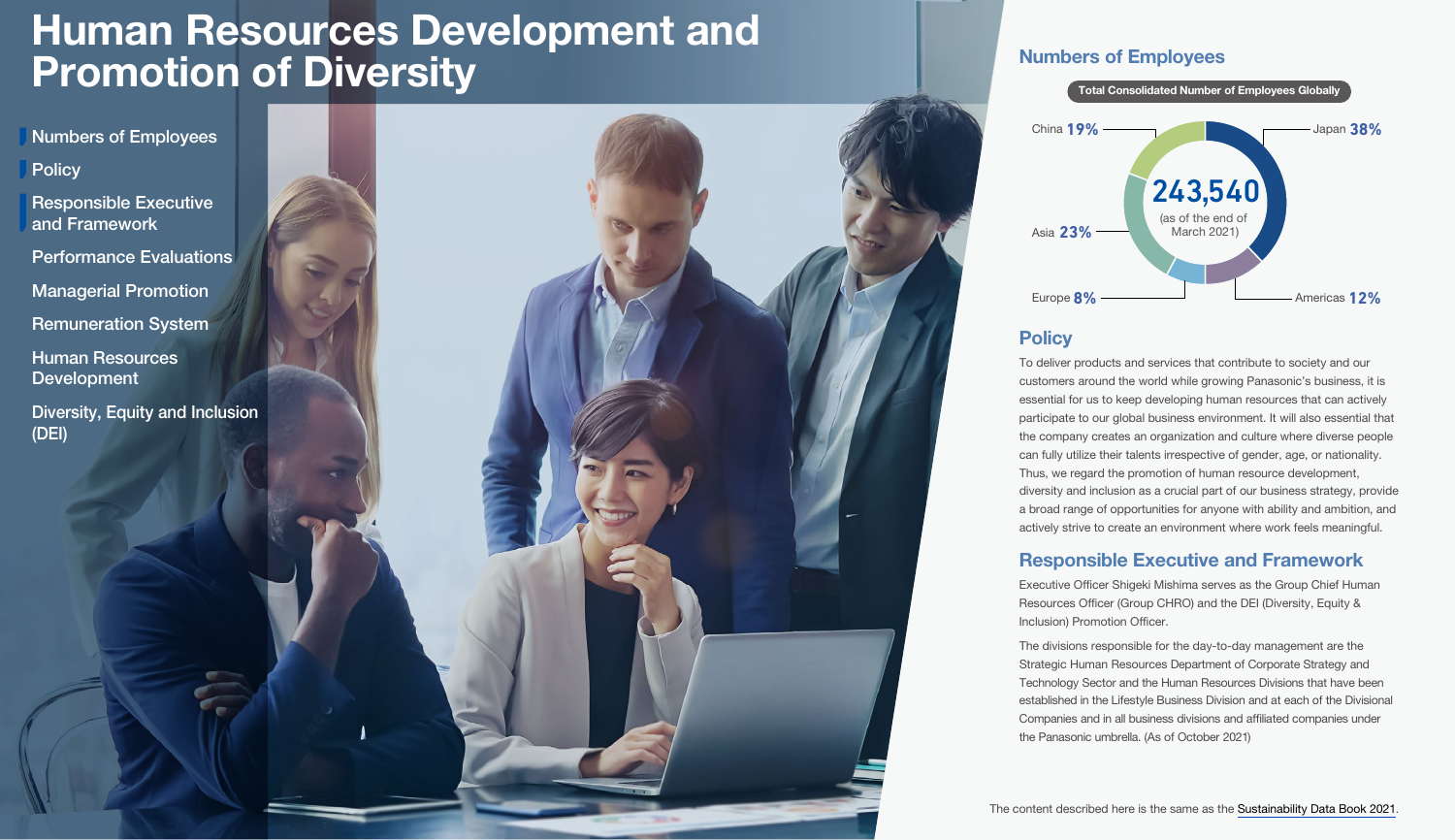<span id="page-1-0"></span>[Numbers of Employees](#page-0-0)

**[Policy](#page-0-0)** 

[Responsible Executive](#page-0-0)  and Framework

**Performance Evaluations** 

**Managerial Promotion** 

Remuneration System

Human Resources **Development** 

[Diversity, Equity and Inclusion](#page-3-0) (DEI)

## Performance Evaluations

At Panasonic, we believe that people are the driving force behind our competitive power, which is why we aim to be a company where diverse human resources can use their talents to the fullest extent in way that is worthwhile. To achieve this, we believe that it is essential to start with a culture that values and leverages diversity, increase the willingness with which each individual employee approaches challenges, and continue to build in concert as an organization. Putting this belief into action, we conduct surveys of employees' opinions—both in Japan and elsewhere—to understand the current state, needs and issues of its employees and organization. Issues identified in these surveys are factored into action plans, and each relevant Divisional Company and organization works to implement the plans and resolve the problems. From fiscal 2016, Panasonic has been conducting individual overseas opinion surveys by using a common platform in Japan and overseas. Through this common global perspective, we are gaining a clearer understanding of both our organizational strengths and issues to be resolved. This knowledge enables us to enhance the quality of our management and to achieve an organizational culture in which all employees can find meaning in their work.

## Managerial Promotion

Panasonic has established its Panasonic Global Competencies (PGC) as common global guidelines for action based on our management philosophy. These guidelines clarify the leadership competencies needed from its leaders and the core competencies needed by all employees. In this way, Panasonic is promoting behavioral change and improved practical initiatives among its leaders worldwide.

Panasonic has unified its leadership candidate selection criteria, processes and IT platforms globally. and makes efforts to discover the most suited candidates, regardless of age, gender, nationality, or other factors, and to provide a systematic approach to career development and promotions. It also plays a particularly important role in defining policies for nurturing executive and other management candidates, as well as developing perspectives for selecting from these candidates. Furthermore, we use assessments from external organizations as well to gain an objective understanding of candidates' aptitudes, abilities, and other distinguishing characteristics. Panasonic then motivates these candidates by sharing the assessment reports to promote selfdriven growth among its senior managers. Panasonic has established the Group Talent Management Committee as a venue to openly discuss and examine management candidates from a variety of angles. The President, Divisional Company Presidents, CTO, and other Committee members discuss how to find the best candidates worldwide, as well as matters related to career development and promotions.

Panasonic will continue to enhance its processes for discovering, nurturing, and promoting talent regardless of age, gender and nationality, or other factors.

## Remuneration System

Panasonic has adopted a performance-linked remuneration system that sets the levels of bonuses for the current fiscal year based on the company's performance during the previous fiscal year. The degree to which the performance of the company is reflected in compensation increases as their job rank grows. Personal performance from the previous fiscal year is also taken into account when determining the amount of each individual's bonus for each fiscal year.

Thus, by reflecting the company's performance and individual performance within certain limits in compensation, Panasonic aims to inspire the desire to improve both performances.

The compensation of Directors and Executive Officers consists of a fixed "basic compensation", a "performancelinked remuneration", which serves as a short-term incentive,

and a restricted share-based compensation, which serves as a long-term incentive.

Performance-linked remuneration raises the motivation to increase business performance, which is why we have linked it to the annual performance evaluations for both the Group as a whole and for the division they are responsible. Performance-linked remuneration is evaluated by considering KPIs that must be continuously monitored, including adjusted operating profit\*, net income attributable to parent, and operating cash flows for the term. The objective of Panasonic's stock options with transfer restrictions is to incentivize improvement of the company's corporate value over the long term, as well as to further align interests with our shareholders.

\* Panasonic's management indexes calculated by subtracting cost of sales, selling expenses, and general management fees.

## Human Resources Development

■ Human Resources Development Initiatives and Performance

#### Basic Education and Training System

Our education and training system offers all levels of Panasonic Group employees a set of global core common knowledge, which constitutes the minimum knowledge necessary for all aspects of Panasonic's global business. Panasonic strives to develop human resources in all regions and at all levels using this system.

Additionally, with e-learning that allows employees to study using high-quality materials at any time and from anywhere in the world and a full lineup of other online learning opportunities, Panasonic has been developing learning programs globally, while planning and providing optimized training for actual needs, including developing individualized training to suit specific business needs.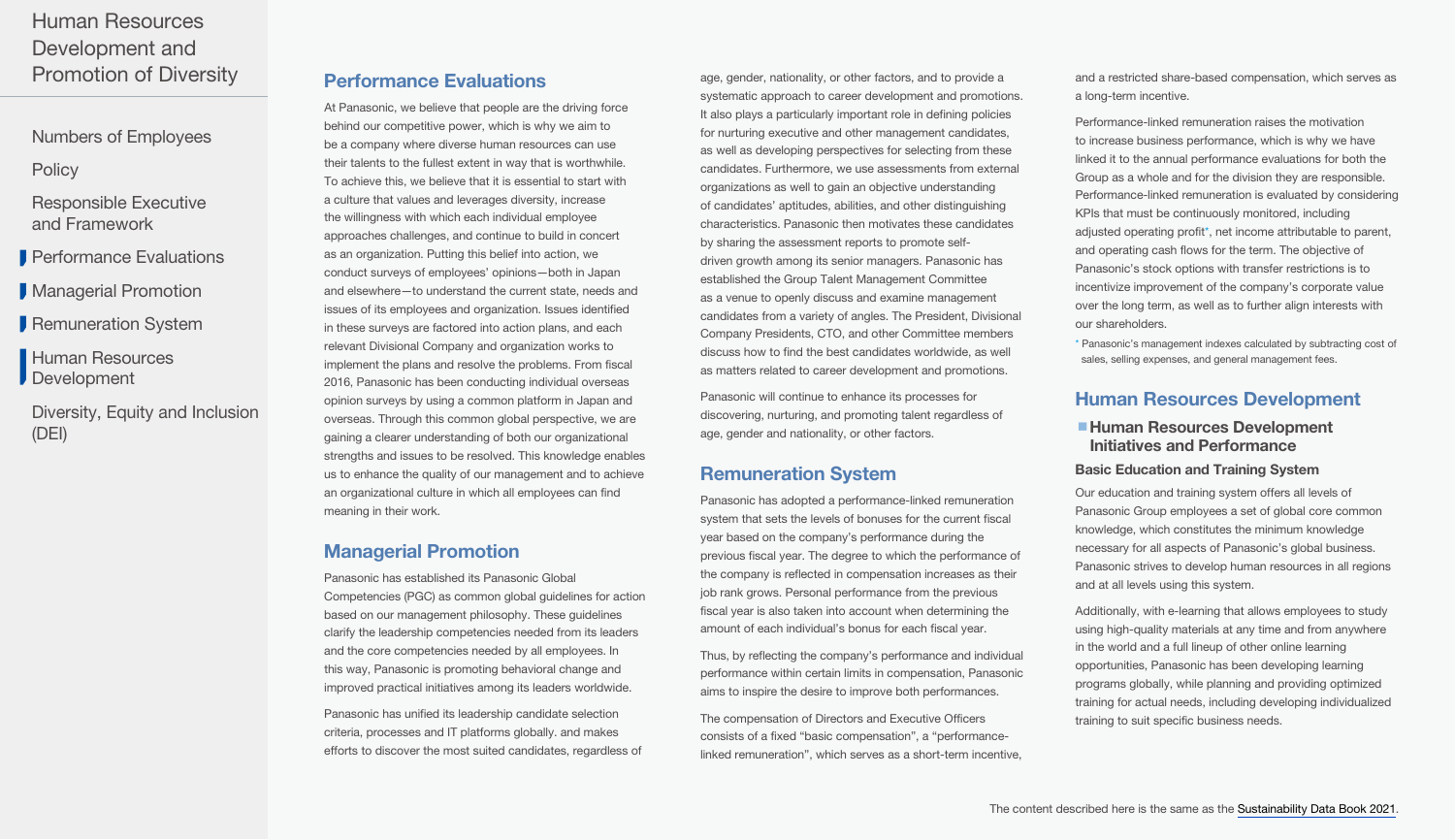[Numbers of Employees](#page-0-0)

**[Policy](#page-0-0)** 

- [Responsible Executive](#page-0-0)  and Framework
- [Performance Evaluations](#page-1-0)
- [Managerial Promotion](#page-1-0)
- [Remuneration System](#page-1-0)
- [Human Resources](#page-1-0)  **Development**
- [Diversity, Equity and Inclusion](#page-3-0) (DEI)





Starting in fiscal 2020, we have been globally promoting an initiative called "A Better Dialogue", which is a program meant to achieve qualitative and quantitative improvements in interactions between employees and their managers. A Better Dialogue consists of regular dialogues to monitor performance, provide guidance, and strive for career and skills development. The objective is to accelerate the growth and advancement of each employee and to create an organization, a corporate culture, and a workforce that will realize the company's business strategies.

#### ■ Human Resources Development Company

Panasonic has established the Human Resources Development Company (HRDC) as an organization that specializes in human-resources-related development and training for employees of all levels worldwide.

The HRDC provides training to new hires (in Japan) so that new employees can quickly become active at Panasonic. It also offers business skills training that teaches IT. communications, languages, and other skills required to facilitate employee tasks. Job-function-specific training is provided as well so that employees can learn the specialized knowledge and skills needed to accomplish their tasks, whether they be technical, manufacturing, or sales and marketing. In addition, HRDC offers elective management development training for employees who meet certain conditions, management skill training meant to give managers greater management capabilities and the ability to practically implement Panasonic's management philosophy, and other forms of job rank-based training.

Starting in April 2020, we began offering free educational content related to business skills and liberal arts publicly available on our corporate website with a view to stimulating self-driven study, making study a daily habit for boosting personal growth and better achieving organizational targets. This is part of Panasonic's efforts to further accelerate selfdriven professional development on the part of our employees by making it possible for them to learn easily and on a daily basis no matter where they are in the world. We will continue to further expand and promote our online training offerings.

#### FY 2021 training results\*1

- Total: 186,899 person-days\*2
- \*1 These results only include those from the Human Resources Development Company and do not include training conducted by business divisions or other job functions.
- $*2$  Person-day: number of people  $\times$  number of days

#### ■ Global Human Resources Development

Panasonic has established the Panasonic Global Mobility Policy, regulations for inter-regional personnel transfers to better nurture leaders who can play a leading role in promoting business that goes beyond national and regional borders and who can serve as loci for cooperation, and to that same end we implement programs for inter-regional personnel transfers and programs that bring employees from outside Japan to work in Japan, for example.

In each country and region, Panasonic conducts and is expanding training programs to increase mutual understanding among people from all nations around the globe. For example,

in Europe, as part of the two-year "Talent for Tomorrow" (TFT) human resources development program, employees join separate project teams, and each team works to promote CSR-based projects. These projects take several months and receive support and praise from non-profit organizations.

The participating employees work on social issues while making use of their work skills and then apply the knowledge and experience that they gain from these activities to product development and business creation.

In each region, Panasonic conducts local elective management development training that is linked with the same training held in Japan. Additionally, as a part of its global policy, Panasonic conducts the Global Onboarding Program for mid-career hires and provides e-learning services, through which all global employees can learn the knowledge they need, regardless of time or place, based on the system of global core common knowledge.

### **Efforts to Develop Employees' Employability** Career Creation System to Support Employees' Ambitions to Create New Careers

We believe in the great importance of giving each and every one of our employees the opportunity to make the most of their own desires and creativity, to develop their talents and skills, and reach their full potential based on what their individuality brings to the table. Based on this philosophy, we have devised a Career Creation System to advertise job opportunities within the company and to support our employees' efforts to advance their careers. In this system, departments that need new personnel must first formulate a clear statement of their requirements and seek to fill their positions within the company, which we call "e-Challenge." We also have the e-Appeal Challenge system, which allows employees to offer their skills directly to those departments where they wish to work and to challenge themselves with new types of work. These systems support all employees equally, regardless of age, gender, or nationality.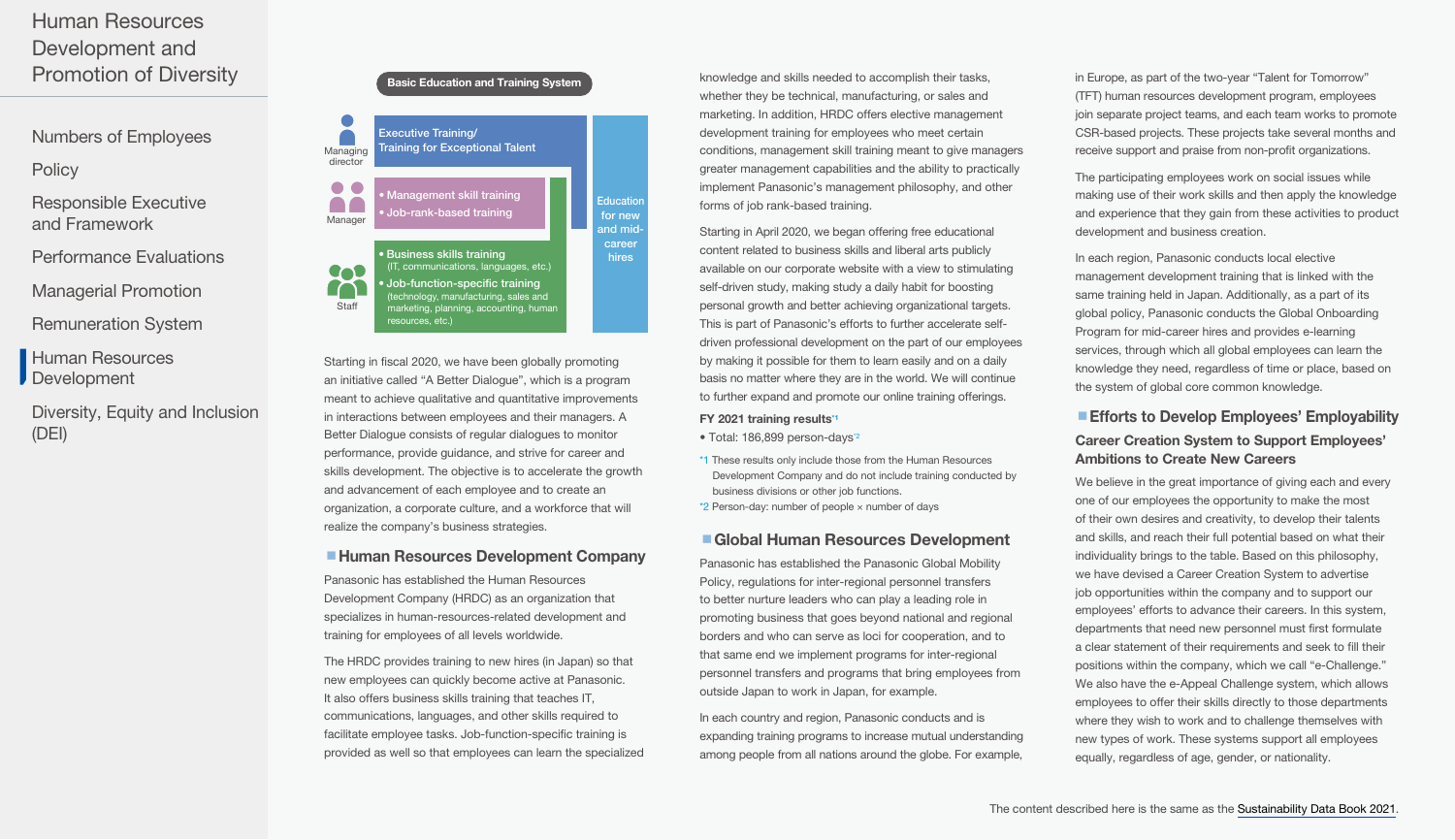<span id="page-3-0"></span>[Numbers of Employees](#page-0-0)

**[Policy](#page-0-0)** 

[Responsible Executive](#page-0-0)  and Framework

[Performance Evaluations](#page-1-0)

[Managerial Promotion](#page-1-0)

[Remuneration System](#page-1-0)

[Human Resources](#page-1-0)  Development

Diversity, Equity and Inclusion (DEI)

### Career and Life Design Seminars

To foster individuals who are improving their employability and continuing to strive for a better future, Panasonic recommends career and life design seminars for employees within a target age range in Japan.

Employees take stock of their careers, identify their core values, and make an inventory of their skills. They ask questions about the issues they face in building their careers and engage in other activities designed to promote an understanding of the importance of independent careers. Employees also clarify the promotion actions they can take to achieve their career vision for the next five years. The seminars also offer employees opportunities to brush up on their knowledge of personal finances and health maintenance, thus supporting the realization of fulfilling life plans.

### ■ Building Total Rewards Systems That Treat Both Our Organization and Our Ambitious Employees the Way They **Deserve**

A "Role/Grade System" has been implemented at Panasonic Corporation (Panasonic in Japan) and some Japanese affiliates. This system determines work/role grades for employees according to the size of the work or role they currently perform and constitutes the basis for employee benefits. The aim of this system is to treat the wide variety of employees at Panasonic based on the scope of their work and responsibilities. This helps to enhance the transparency of our human resources system, and fosters understanding among employees. By setting clear goals for employees to strive for, we encourage them to be bold in achieving their goals. We believe this helps make both our people and our organization bolder, which allows to reap the rewards of ambitions, with the aim of building an organizational culture that is brimming with vitality.

## Diversity, Equity and Inclusion (DEI)

In October 2021, we revised the "Global Diversity Policy" formulated in fiscal 2010 as "Panasonic Group DEI (Diversity, Equity & Inclusion)" and are promoting activities as a group.

### ■ Policy

### Panasonic Group DEI (Diversity, Equity & Inclusion) Policy

The Panasonic Group DEI policy aims to describe and communicate to all the stakeholders our definition, mission and vision of Diversity, Equity & Inclusion for entire Panasonic Group. In order to put our DEI policy into practice in light of the applicable laws and regulations, each company of the Group will promote specific activities.

#### About Panasonic Group

Our reason for existence is "contributing to the progress and development of society and the well-being of people through our business activities, thereby enhancing the quality of life throughout the world." As the basic attitude for employees and for conducting all work activities, our management philosophy emphasizes the importance of attaining a "Sunao Mind" and conducting "Management by All with Collective Wisdom."

A "Sunao Mind" is defined as a "mind to see things as they are and grasp the true picture correctly without being obsessed with anything such as self-interest or selfish desire." It is about being generous and having attitude of listening to others." "Management by All with Collective Wisdom " is the "management that relies on everyone's wisdom," in which "each person shall work in the spirit of autonomous responsible management."

In an era where the social environment is changing rapidly and values are diversifying, it is becoming more and more important to listen to various opinions and incorporate them into management, therefore, we set out our definition of Diversity, Equity & Inclusion based on our management philosophy as follows:

#### Diversity:

#### Embracing and respecting the individuality of each person who accepts challenges and finding value in individual differences

Individuality can be along internal and external dimensions such as value, culture, religion, personality, experiences, sexual orientation, gender identity, race, ethnic group, nationality, language, gender, age, disabilities, health, family, social status, educational background, job experience and others.

#### Equity:

#### Seeking fairness in providing opportunities for each person who accepts challenges

We strive to create a workplace where everyone is treated fairly and provide support by utilizing information, tools and mechanisms, taking into account individuality of each person, so everyone has the opportunity to be successful.

#### Inclusion:

#### Cultivating an environment where each person who accepts challenges can value their own individuality and the organization can leverage the power of individuality

We aim to build an inclusive culture where each person who is highly motivated to contribute to the progress of the company can actively participate in management and openly discuss, which enables creation of greater value.

#### Mission, Vision and Declaration on action

For the success of each person who accepts challenges and the organization, we are committed to promote Diversity, Equity & Inclusion, with the aim of "becoming the Best Place to Work where diverse talents work at their best."

The founder of Panasonic Group Konosuke Matsushita once said, "Every single person has their heaven-sent qualities found in no other, and success on our life depends on making the most of our unique qualities." We will continue to take on the challenge of practicing management by all with collective wisdom with a "sunao" mind for realization of an "ideal society" and the improvement of well-being of people by squarely addressing social issues.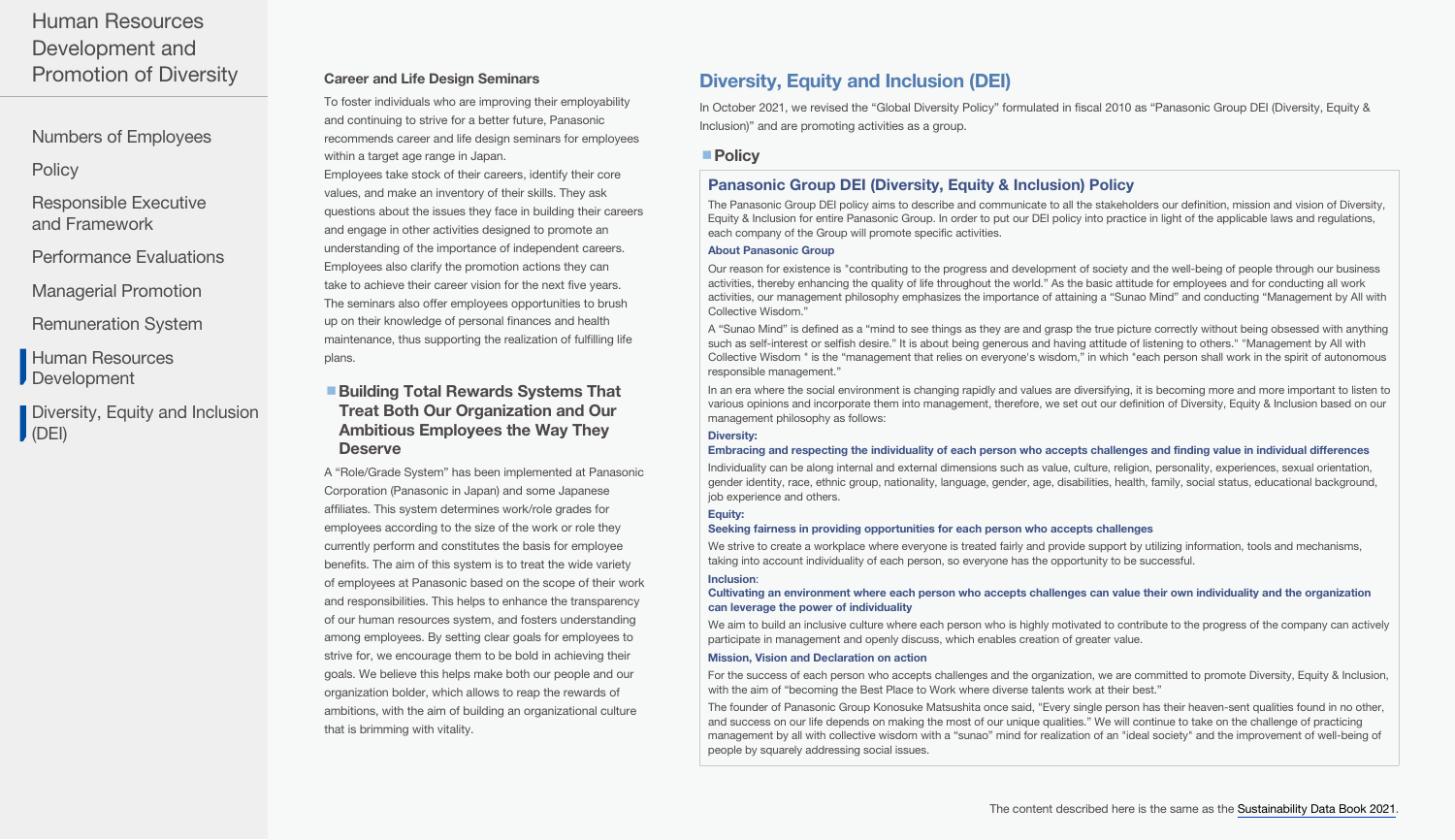[Numbers of Employees](#page-0-0)

**[Policy](#page-0-0)** 

[Responsible Executive](#page-0-0)  and Framework

[Performance Evaluations](#page-1-0)

[Managerial Promotion](#page-1-0)

[Remuneration System](#page-1-0)

[Human Resources](#page-1-0)  Development

[Diversity, Equity and Inclusion](#page-3-0) (DEI)

## ■ Department in charge of DEI (Diversity, Equity & Inclusion)

In 1999 Panasonic began its Equal Partnership initiative, and since then, it has promoted the creation of an open and fair work environment—one that does not discriminate based on gender, age, nationality, or similar factors—through initiatives such as the establishment of the Panasonic Positive Action Program, special training programs for female employees, and the nomination of Equal Employment Opportunity Officers.

Soon thereafter, in 2001, efforts to appoint women to positions of responsibility—previously largely the purview of the human resources department—were more forcefully recognized as drivers of diversity for the entire organization.

Accordingly, the Corporate Equal Partnership Division was established directly under the office of Panasonic's President, as part of the management policies aiming to change the work environment by facilitating the participation of women in management.

In 2006, this Division was further developed and became the Corporate Diversity Promotion Division— with an expanded mandate that focused on diversity of age and nationalities, in addition to gender, while extending its efforts worldwide. At the same time, Panasonic established its e-Work Promotion Office, an organization dedicated to promoting telecommuting (internally called "e-Work") as an efficient way of working.

In 2018, on the 100th anniversary of the company's founding, Panasonic has established the Office for A Better Workstyle, which reports directly to the Headquarters. This editorial office is responsible for further increasing the job satisfaction of all employees, who are the driving force the firm for continuing to serve society and customers for the next 100 years. In 2020, we established the Strategic Human Resources Department as a new entity to formulate human resources strategies and measures for our workforce.

In 2020, we established the Strategic Human Resources Department and set up a bureau for our "A Better Workstyle" initiative within it. As of 2021 the authority over this bureau was shifted to the Strategic Human Resources Department where we plan to promote it even more strongly.

As of 2021 the authority over this bureau was shifted to the Employee Success Center of an internal company, the Operational Excellence Company, where we plan to promote it even more strongly.

#### Number of Women in Managerial Positions, Percentage of Women in Positions of Responsibility



Average tenure length



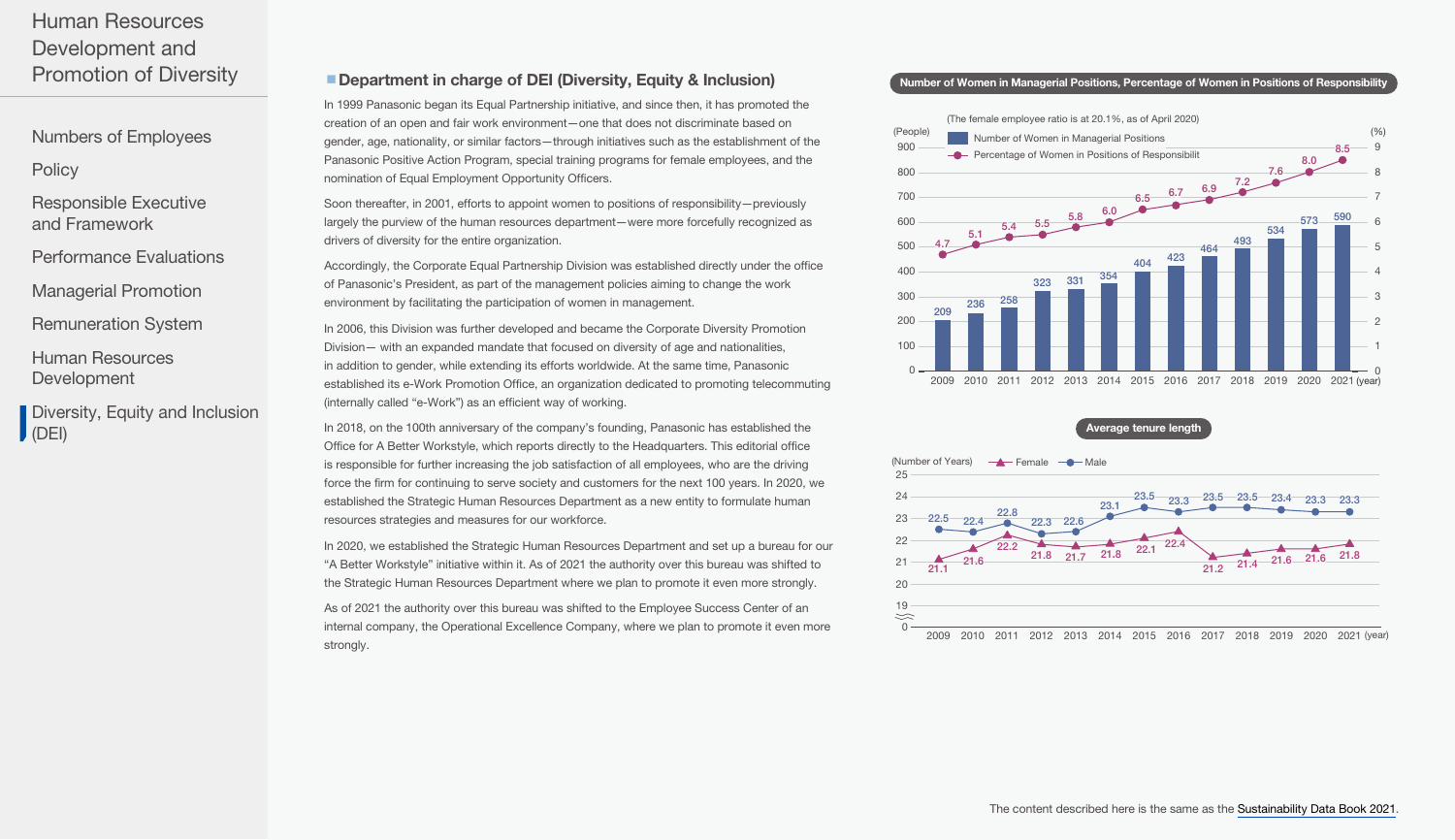[Numbers of Employees](#page-0-0)

**[Policy](#page-0-0)** 

[Responsible Executive](#page-0-0)  and Framework

[Performance Evaluations](#page-1-0)

[Managerial Promotion](#page-1-0)

[Remuneration System](#page-1-0)

[Human Resources](#page-1-0)  Development

[Diversity, Equity and Inclusion](#page-3-0) (DEI)

### ■ Major Initiatives of DEI

The Panasonic Group has developed a wide variety of initiatives meant to promote diversity in all of the global regions where we do business.

#### Gender Equality

To leverage the knowledge capital of society to the greatest extent possible, Panasonic believes that it is crucial to take advantage of all forms of diversity in the workplace whether in terms gender, age, nationality, or any other factor. We have implemented a "Role / Grade System" that determines compensation based on the work or role in which employees are engaged; and there are no gender-based inequalities in this compensation system. However, particularly in Japan, Panasonic is aware that there is a need to employ greater numbers of women in upper management and decisionmaking positions; it is striving to ensure gender diversity.

Regarding the Senior Management team, one woman was appointed to Director in 2013, and currently two of the thirteen Directors are women.

To accelerate female participation in management, Panasonic holds study groups for female employees and provides career-advancement seminars for women leaders, creating opportunities for women to encounter role models' values and views on working, as well as further strengthening the management capabilities of supervisors.

In 2021, Panasonic signed on with 30% Club Japan, a global campaign with the purpose of raising the proportion of women in critical decision-making roles in business. Panasonic will continue to take diverse opinions into account in our decision-making and will drive these changes forward as we continue to improve their quality.

#### In Japan

We are devoting energy to maintaining environments that allow diverse human resources to put their abilities to full use, such as by including education about unconscious bias in management training, while also creating opportunities for networking and spaces for communication based on the diverse categories of our employees, including people with disabilities, people of other nationalities, women, and LGBTQ people.

Furthermore, to raise the consciousness of all employees concerning the promotion of diversity, Panasonic has established a Diversity Promotion Month in July every year, hosting forums and creating opportunities in the workplace for discussions on the theme of diversity. As Panasonic welcomed its 100th anniversary, it is essential that all employees, who serve as the driving force behind Panasonic's continued usefulness to society and its customers in the next 100 years, undergo self-growth while feeling rewarded in their work. Since November 2017, Panasonic has endeavored to create "A Better Workstyle" (by undertaking reforms that make work rewarding), with a focus on creating growth opportunities by reaching outside the company, supporting voluntary changes among employees, and encouraging a diverse environment.

#### In the United States

Guided by our basic business principles and company values, Diversity, Equity and Inclusion (DEI) at Panasonic North America (PNA) is a business imperative. Diversity improves company performance in every imaginable area — talent, innovation, group performance, reputation, and finance.

According to Census data, by 2060, minority groups will make up 55% of the US population. Census data also reveals that by 2060, immigrants will account for 95% of the future population growth in the US. Understanding these trends, PNA spent the past year developing a strategic DEI framework to guide our path forward.

In 2021, PNA will focus on two key DEI strategic priorities, Culture & Belonging and Talent. Specifically, we will continue

to support our Business Impact Groups (BIGs): RISE (formerly Women's Connect), Veterans Group, PRISM (supporting LGBTQ), Level Up (Millennials), and the Black Employee Network (BEN). The BIGs are instrumental to supporting the recruitment, retention and internal advancement of a diverse workforce. We will also continue to deepen our DEI learning and build on the Unconscious Bias Training that launched earlier this year and reached more than 12,000 employees. In addition, PNAs HR leaders are incorporating inclusive hiring policies and practices into the talent acquisition strategy. They are also working on implementing a talent review process with clear diversity and inclusion expectations for leaders and managers, including how diversity and inclusion performance will be considered in evaluation results. Lastly, we are launching a DEI pulse survey to gather insights and baseline data from employees.

We are committed to this important journey and look forward to enhancing our company culture through this business imperative.

### In Europe

We have been promoting various initiatives in Europe to provide an environment where all people can develop to the maximum of their potential, irrespective of personal characteristics. As part of these, we launched a new development program in 2019 called Women in leadership (WIL). The goal was to provide a platform so our female talent could be more visible, a locus for the discussion of women-specific leadership challenges and a sounding & brainstorming board. In 2021, a new group "Women Connect Network" consisting of female and male volunteers was organized to enhance gender equality and attract talent (not only female talent). Additionally, we have run anew training program called the "Unconscious Bias Workshop" focusing on awareness raising and development attitudes, values, strategy and skills that underpin a diverse and inclusive culture for all employees from all levels.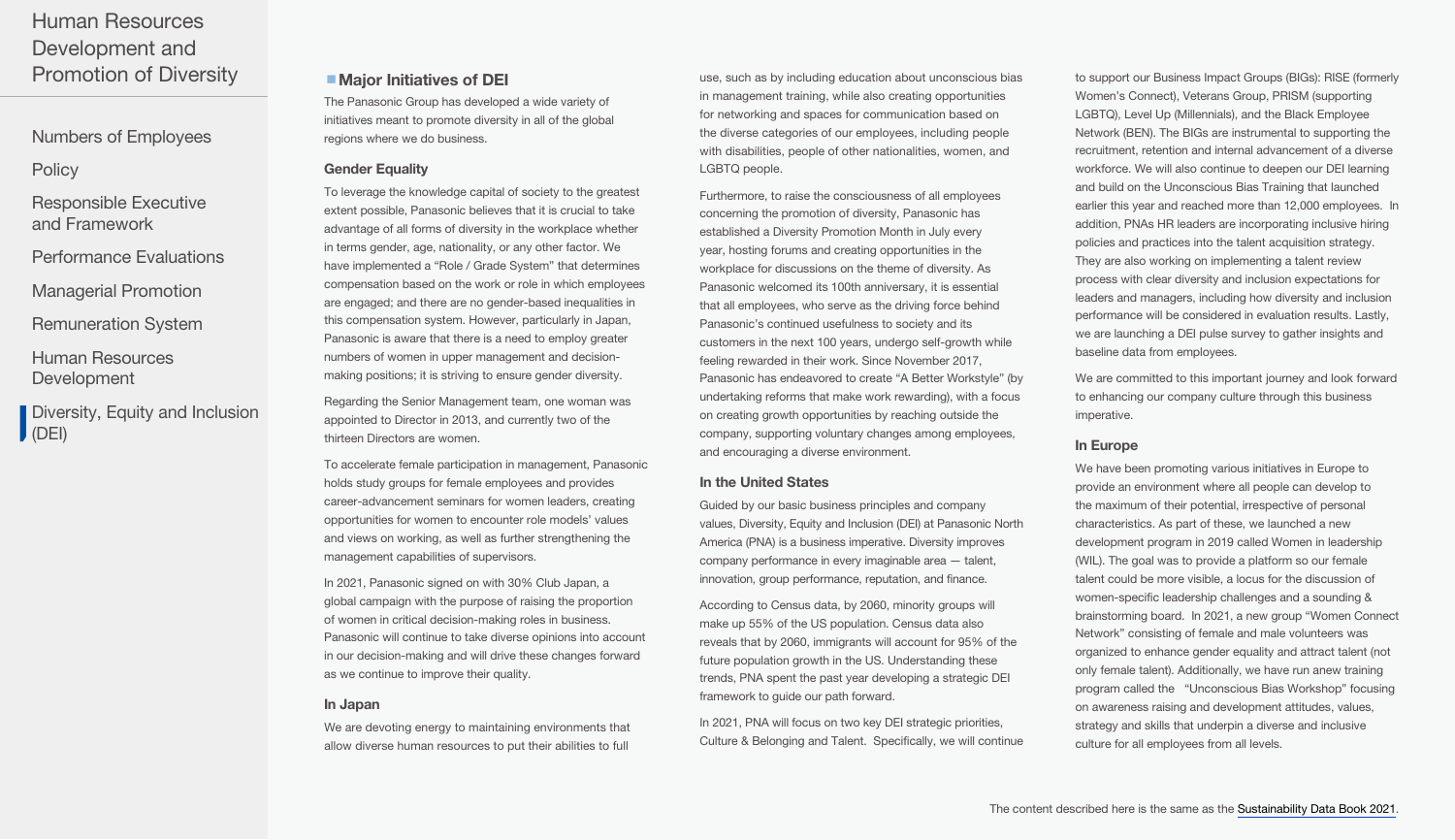[Numbers of Employees](#page-0-0)

**[Policy](#page-0-0)** 

- [Responsible Executive](#page-0-0)  and Framework
- [Performance Evaluations](#page-1-0)
- [Managerial Promotion](#page-1-0)
- [Remuneration System](#page-1-0)
- [Human Resources](#page-1-0)  Development
- [Diversity, Equity and Inclusion](#page-3-0) (DEI)

## ■ Work-Life Management Flexible work systems that enable diverse workstyles

Panasonic has been promoting "e-Work" for some time as an efficient way of working that takes advantage of information and communication technologies to perform work in any location. We are implementing a work-from-home system that covers around 40,000 employees. With the impact of COVID-19, there has been a strong push toward utilizing this work-from-home system, and we have realized that new working styles have emerged leveraging IT, digital, and other technological means. We established a new remote work system in April 2021 as a new workstyle option that treats working from home as the default and does not assume that the employee will ever necessarily report to work in person and is used by more than 10,000 employees. At the same time, we have also revised the system so that anyone can use their annual paid leave on a half-day or hourly basis, regardless of the employee's work style or situation. We have also been able to achieve compatibility with more diverse and flexible workstyles, including missing work in the middle of working hours for any personal reasons and allocating off time for that.

We aim to increase productivity and improve the work-life balance of employees through these working styles.

### Supporting Diverse Ways of Working through Work-Life Management

As part of Panasonic's efforts to create an environment that enables everyone to play an active role, the company is implementing initiatives to support a good work-life balance for employees.

The effort and adaptability of employees is vital for childcare, nursing care, and work to coexist. However, this effort may not be sufficient by itself, in which case, employees require the understanding and support of their supervisors and workplaces. Panasonic also creates guidebooks with hints

for work-life balance, including explanations of the systems needed for maintaining personal and business responsibilities and information on how supervisors and subordinates can work together. This is another way in which Panasonic helps its employees continue their careers without worry, regardless of the situations they face with childcare or nursing care.

#### Examples of Systems Supporting Work-Life Management

- $\blacksquare$  Flex-time work system
- A flexible work-hour system that does not designate mandatory "core hours" when all employees must be present
- Child Care Leave

A non-consecutive total of two years of leave that can be taken until the end of the April following the child's start at elementary school

- Work and Life Support Program
- A flexible work system for those raising children, or providing nursing for an elderly person, that includes short and flexible working hours; half-days; as well as adjustable, fewer-day working weeks; and other appropriate schedules
- Family Support Leave

A leave system that can be used for a wide range of events, including care or nursing of family members, or attending a child's school events

- Child-Rearing Support Café Point A system by which Panasonic covers some of the costs for childcare, such as extended daycare and daycare for an ill child
- Child Planning Leave

System of leave for fertility treatments

- A Comprehensive Program for Supporting a Balance between Nursing Care and Work
	- Holding of seminars and launch of a portal site with information concerning nursing care
- Counseling for employees facing the prospect of nursing care, and support for related procedures
- Company support for half of the daily costs of nursing care through the Nursing Care Support Café Point
- Ability for employees to take leave days up to a total of 365 days per person requiring nursing care, with a payment of 70% of wages plus an allowance for the employee-borne portion of social insurance premiums for leave totaling to 183 days or fewer
- Other measures, including the establishment of a nursing care financing system

### ■ Creating a Workplace Where People with Disabilities Can Take an Active Part

As Panasonic develops its business worldwide, counterfeit Panasonic goods are also spreading on a global scale, particularly in China. Counterfeit goods lead to quality concerns and can cause accidents and injuries to our customers. Imitations also harm a healthy society because they create economic losses: Circumventing the proper payment of tax leads to a decrease in tax revenue, as well as to less business incentive to develop new products. Fake products also present security issues that could include the potential funding of criminal and terrorist organizations. Moreover, confiscated counterfeit goods are treated as waste when they are scrapped, which also has a big impact on the environment. Eliminating counterfeit goods should be considered a Corporate Social Responsibility. Here we discuss some of Panasonic's anticounterfeiting measures.

#### Specific countermeasures

Panasonic supports every workplace in creating a pleasant work environment for all employees, whether they have a disability or not. For example, if an employee with a hearing loss takes part in a training session, we utilize a sign language interpreter or use a voice recognition software to ensure that there is no impediment to exchanging information. We also promote working environment improvements such as floors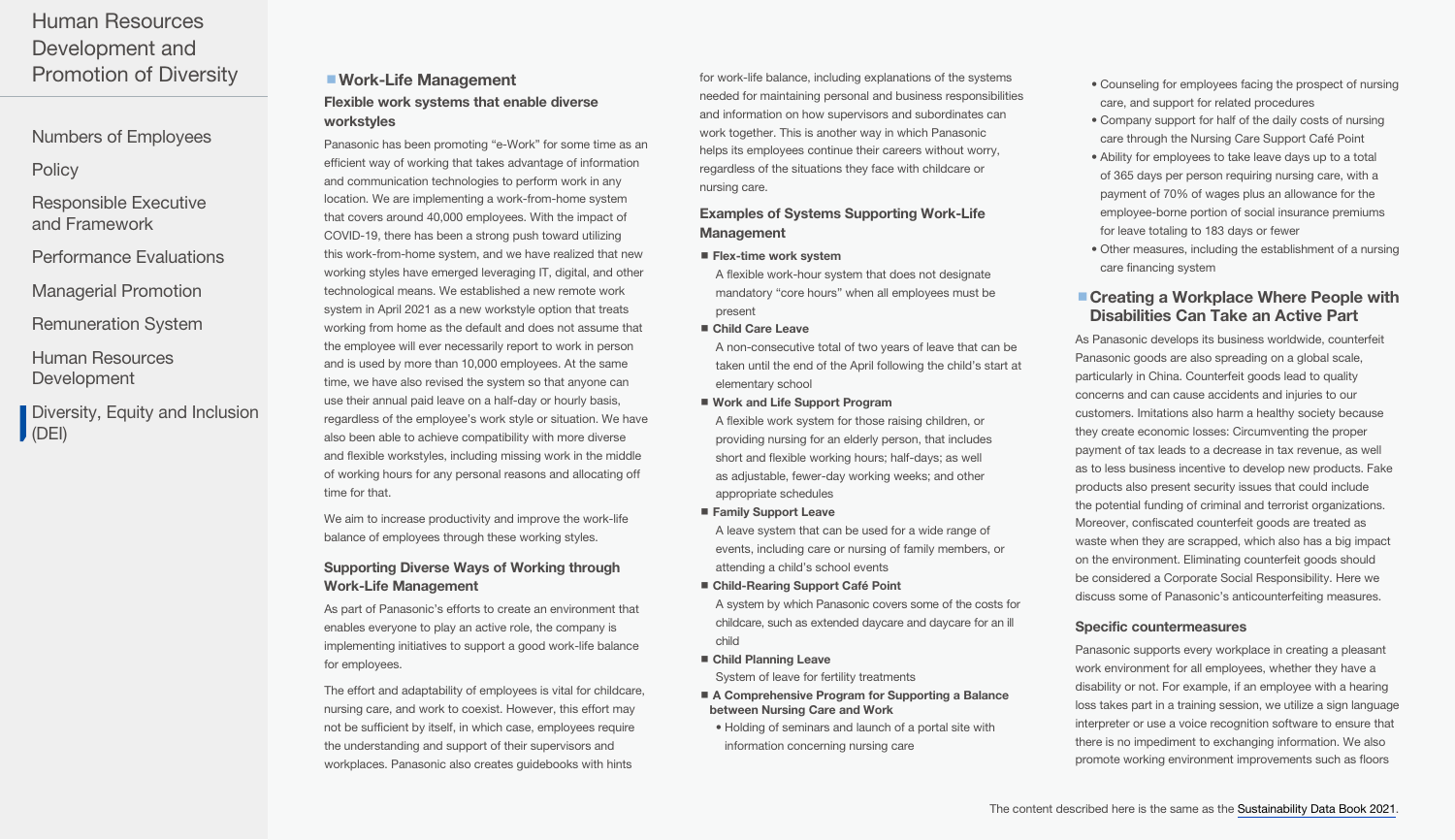[Numbers of Employees](#page-0-0)

## **[Policy](#page-0-0)**

[Responsible Executive](#page-0-0)  and Framework

- [Performance Evaluations](#page-1-0)
- [Managerial Promotion](#page-1-0)
- [Remuneration System](#page-1-0)
- [Human Resources](#page-1-0)  Development
- [Diversity, Equity and Inclusion](#page-3-0)  $\bigcup$  (DEI)

without steps or dips, lighting that is sufficiently bright, and unassigned desk space in an open office format. Panasonic also develops educational materials to improve employees' understanding about people with disabilities and to provide opportunities for further learning.

The Panasonic Group manages seven special subsidiaries to promote the employment of workers with severe disabilities in cooperation with local communities and governments. These subsidiaries take measures to create an appropriate workplace, which includes the installation of specially designed workbenches and materials suitable for people

#### Employment of Workers with Disabilities (Japan)

who use wheelchairs. The subsidiaries also actively welcome trainees and observers.

As of June 2021, individuals with disabilities represented 2.40% of Panasonic Corporation workforce in Japan, while the figure for the whole Group was 2.41% (exceeding the Legal Employment Rate of Persons with Disabilities of 2.30%).

\* National average of actual employment rate of persons with disabilities: 2.15% (Jan. 2021)

Going forward, we will continue our efforts to support people with disabilities in their independence and social participation.

|                            | 2012<br>June | 2013<br>June | 2014<br>June | 2015<br>June | 2016<br>June | 2017<br>June | 2018<br>June | 2019<br>June | 2020<br>June | 2021<br>June |
|----------------------------|--------------|--------------|--------------|--------------|--------------|--------------|--------------|--------------|--------------|--------------|
| Panasonic Corporation      | 2.04%        | 2.15%        | 2.16%        | 2.15%        | 2.18%        | 2.15%        | 2.15%        | 2.20%        | 2.33%        | 2.40%        |
| <b>Key Group Companies</b> | 2.11%        | 2.21%        | 2.24%        | 2.46%        | 2.50%        | 2.24%        | 2.47%        | 2.49%        | 2.58%        | 2.59%        |
| Group (whole)              | 2.06%        | 2.17%        | 2.18%        | 2.21%        | 2.23%        | 2.16%        | 2.17%        | 2.22%        | 2.35%        | 2.41%        |

#### Special Subsidiaries (employee figures are as of June 2021)

| <b>Company Name</b>                       | Year of<br>Establishment | Number of<br><b>Employees</b><br>(Number of Persons<br>with Disabilities) | <b>Description of Business</b>                                               |
|-------------------------------------------|--------------------------|---------------------------------------------------------------------------|------------------------------------------------------------------------------|
| Panasonic Kibi, Co., Ltd.                 | 1980                     | 77 (35)                                                                   | Assembly of video camera LCD units, video<br>accessories                     |
| Panasonic Katano Co., Ltd.                | 1981                     | 38(33)                                                                    | Assembly of avionics products, inspection and<br>packaging of AV accessories |
| Panasonic Associates Shiga Co., Ltd.      | 1994                     | 67 (37)                                                                   | Assembly of electronic circuits (for massage<br>chairs, shavers, etc.)       |
| Panasonic Ecology Systems Co., Ltd.       | 1980                     | 46 (26)                                                                   | Assembly of ventilating fan parts, printing of<br>user manuals               |
| Panasonic Heart Farm Associates Co., Ltd. | 1998                     | 76 (43)                                                                   | Growing / selling orchids, distribution of<br>company-internal mail          |
| Harima Sanyo Industry Co., Ltd.           | 1982                     | 38 (22)                                                                   | Assembly of vacuum cleaner parts,<br>maintenance of internal environment     |
| Panasonic Associates Tottori Co., Ltd     | 1992                     | 56 (23)                                                                   | Manufacture of LED products, light sensors                                   |

### ■ Employing Workers Post Retirement

In 1982, Panasonic created the Senior Partner System, allowing workers past retirement age to enter into employment contracts under new conditions. In 2001, we introduced our "Next Stage Program", and in 2008, we relaunched this as the "New Next Stage Program", renewing our position as an industry leader in formulating policies for the employment of older workers in Japan. In 2019 we once again revamped the New Next Stage Program and launched a new initiative for mid- to long-term personal development that includes skills and mind-set enhancement for currently active workers, based on the assumption that more people will continue to work into their later years.

#### Next Stage Program

The Next Stage Program is a system that mainly consists of the Next Stage Partner Program, which allows workers who wish to continue working after the mandatory retirement at age of 60 to do so until the age of 65. In April 2008, we relaunched this as the New Next Stage Program. Our basic thinking here relies on an emphasis on personal autonomy. The new system is easier to understand, more flexible, and easier to use than ever before. In 2015, we updated this system once again, based on new ideas about longer term careers and aimed at encouraging each employee to map out his or her own career from an early stage. Our new system offers a broader range of measures to meet the diverse needs of older workers. More specifically, across the entire company, we are developing and promoting training seminars on career design and life design for various stages of people's lives. In April 2020, we made substantial revisions to the conditions of our Next Stage Partner Program to accommodate changes in the social significance of responding to the grater desire of seniors to work as well as financial preparedness for the period between retirement and the age at which pension can be received, all with an eye toward empowering seniors and complying with updated laws. In April 2021, in addition to our existing efforts to ensure